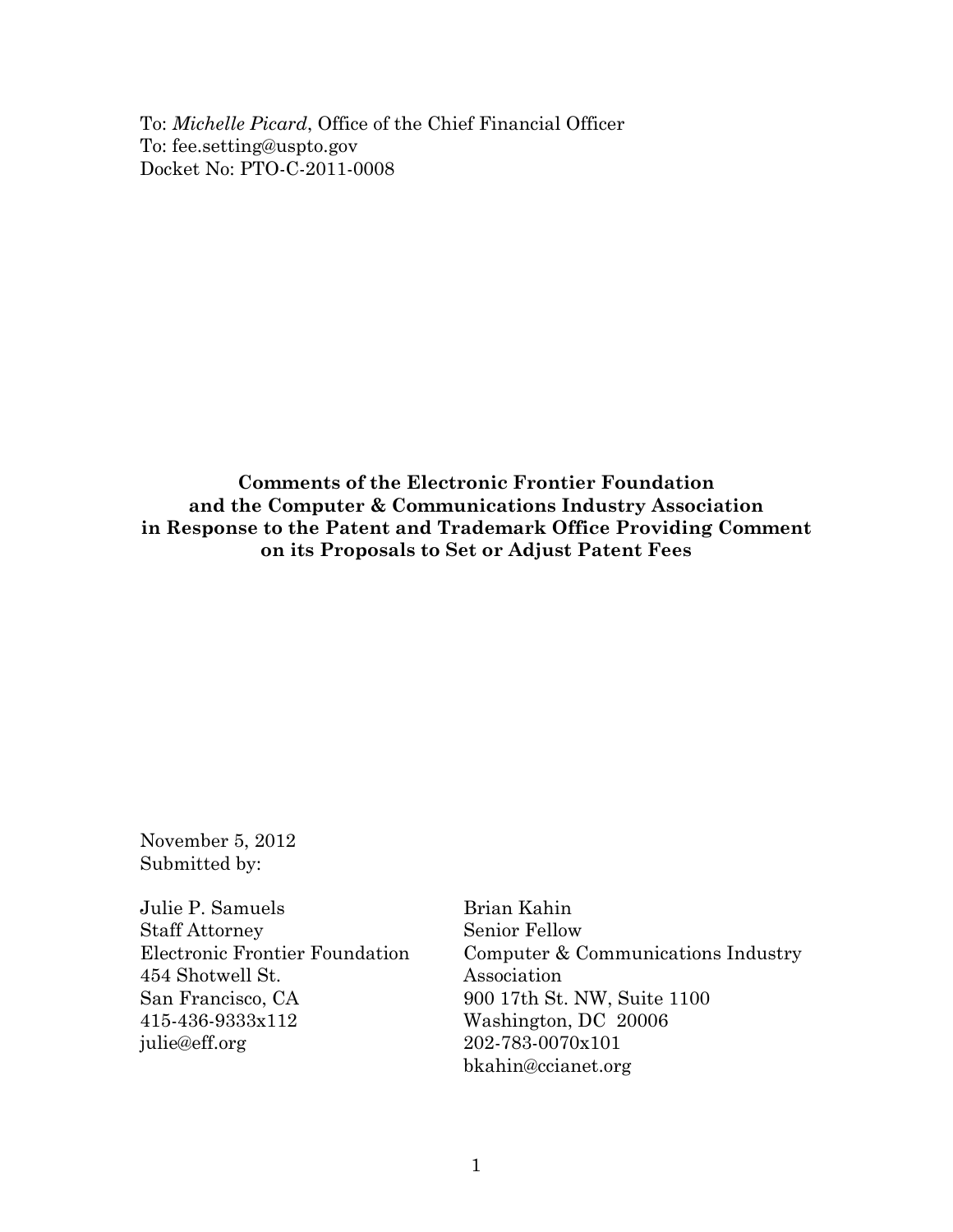The Electronic Frontier Foundation (EFF) and the Computer & Communications Industry Association (CCIA) submit this response to the Patent and Trademark Office (PTO or the Office) providing comment on its proposals on Setting and Adjusting Patent Fees (Docket PTO–C–2011–0008). We welcome the opportunity to provide information on this topic.

EFF is a nonprofit civil liberties organization that has worked for more than 20 years to protect consumer interests, innovation, and free expression in the digital world. EFF and its nearly 20,000 dues-paying members have a strong interest in helping the courts and policy-makers in striking the appropriate balance between intellectual property and the public interest. As an established advocate for the interests of consumers and innovators, EFF has a perspective to share that might not be represented by other persons and entities who submit comments in this matter, where such other commentators do not speak directly for the interests of consumers or the public interest generally. As part of its mission, the EFF has often served as amicus in key patent cases, including *Bilski v. Kappos*, 130 S. Ct. 3218 (2010); *Quanta Computer, Inc. v. LG Electronics Corp.*, 128 S. Ct. 2109 (2008); *KSR Int'l Co. v. Teleflex Inc.*, 550 U.S. 398 (2007); *eBay Inc. v. MercExchange, L.L.C.*, 547 U.S. 388 (2005); and *i4i v. Microsoft*, No. 10–290, 2011 WL 2224428 (2011). EFF also has launched an effort, called Defend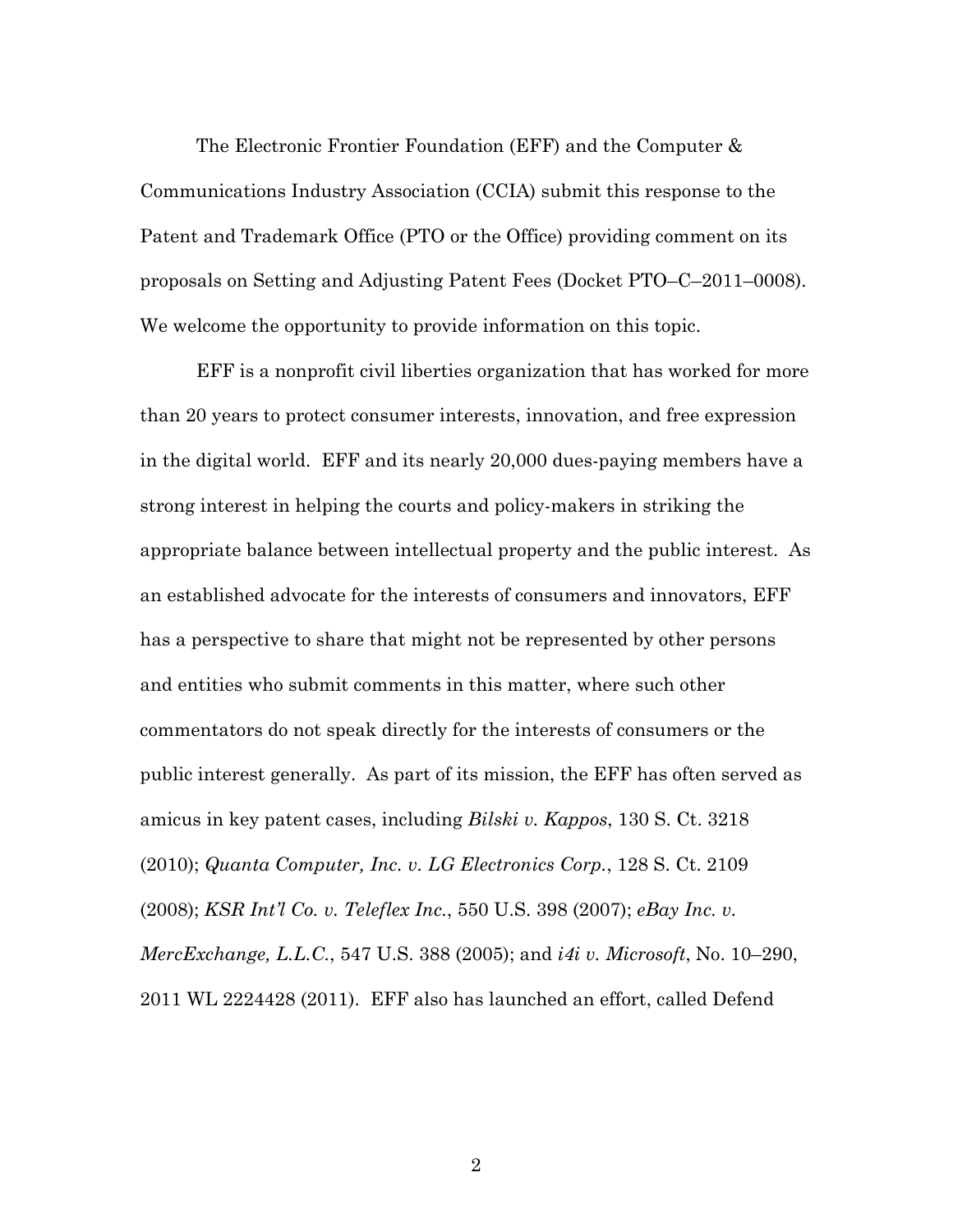Innovation, to survey the field of those affected by the patent system and intends to publish its results in 2013.1

Also as part of its mission, EFF instituted a "Patent Busting Project" (*see* https://www.eff.org/patent-busting) in which EFF attempts to challenge overbroad patents that affect the public interest. EFF uses the PTO's reexamination process as part of this project in which EFF, along with probono co-counsel, has filed ten reexamination requests (with more potentially in the works). Those reexaminations have led to narrowed claims, and—in at least one instance—an invalidated patent. *See, e.g.*, *Patent Busting Project: Clear Channel/Live Nation,* EFF (challenging a patent covering the recording live performances, editing them into tracks, and recording them onto media (Control No. 95/000/131));2 *Patent Busting Project: Sheldon F. Goldberg,* EFF (challenging a patent covering real-time multi-player online games (Control No.90/010,093));3 *EFF Tackles Bogus Podcasting Patent - And We Need Your Help*, EFF (November 19, 2009) (challenging a patent on podcasting).4 In addition, EFF filed a petition for *ex parte* reexamination as recently as September of this year. *EFF Challenges Tracking-Services Patent Used to Threaten Cities Across the U.S.* (September 14, 2012) (challenging a patent on various tracking services).5 In that case, the owner of the patent

<sup>1</sup> Available at: https://www.defendinnovation.org

<sup>2</sup> Available at: https://www.eff.org/patent-busting/clear-channel-live-nation

<sup>3</sup> Available at: https://www.eff.org/patent-busting/sheldon-f-goldberg

<sup>4</sup> Available at: https://www.eff.org/deeplinks/2009/11/eff-tackles-bogus-podcasting-patentand-we-need-yo

<sup>5</sup> Available at: https://www.eff.org/press/releases/eff-challenges-tracking-services-patentused-threaten-cities-across-us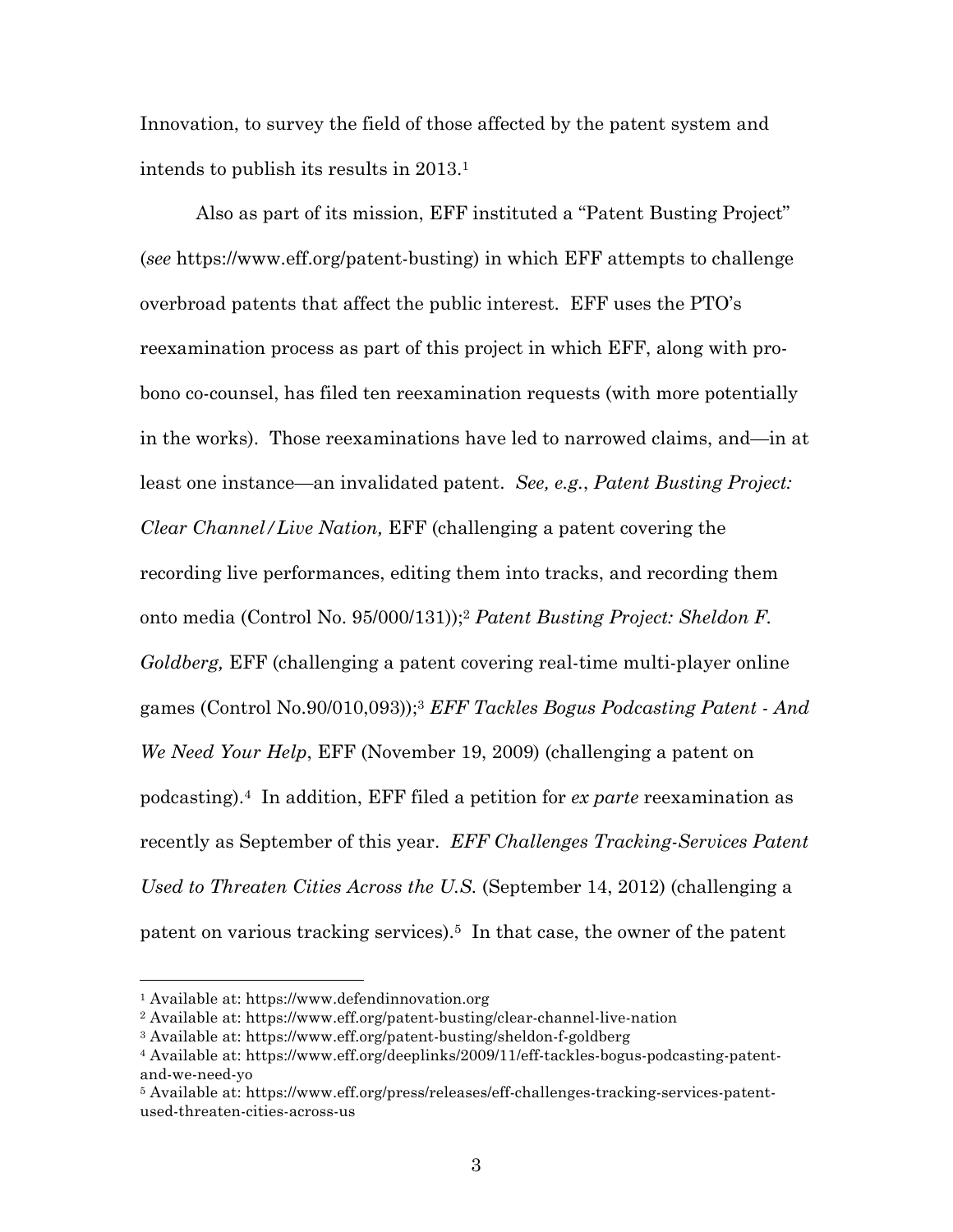has asserted it nearly ten times against municipalities and public transportation authorities, along with hundreds of assertions of related patents against others, including the federal government.6

CCIA is an international, nonprofit association of computer and communications industry firms, representing a broad cross section of the industry. CCIA represents large, medium, and small companies that participate in the information and communications technology industries, including computer hardware and software, electronic commerce, telecommunications, and Internet products and services. For 40 years, CCIA has been dedicated to preserving full, fair, and open competition throughout its industries. CCIA's members employ more than 600,000 workers and generate annual revenues in excess of \$200 billion.

As a preliminary matter, we have the following general concerns with the PTO's proposal on setting and adjusting patent fees:

The proposed regulations appear to interpret the goal of "fostering innovation" as making things easier for patent applicants. Reminiscent of the "help customers get patents" mission that the PTO adopted from 1996 to  $2002<sup>7</sup>$  this focus fails to take into account the externalities that marginal patents impose on producing companies, other innovators, and the public. Over the long run, this priority contributes to the failure of the disclosure

<sup>6</sup> *See* https://www.eff.org/deeplinks/2012/03/help-eff-bust-dangerous-jones-patent; *see also*  http://arstechnica.com/tech-policy/news/2012/03/a-new-low-for-patent-trolls-targeting-cashstrapped-cities.ars

<sup>7</sup> *See, e.g.*, https://www.law.upenn.edu/live/files/81-long157upalrev19652009pdf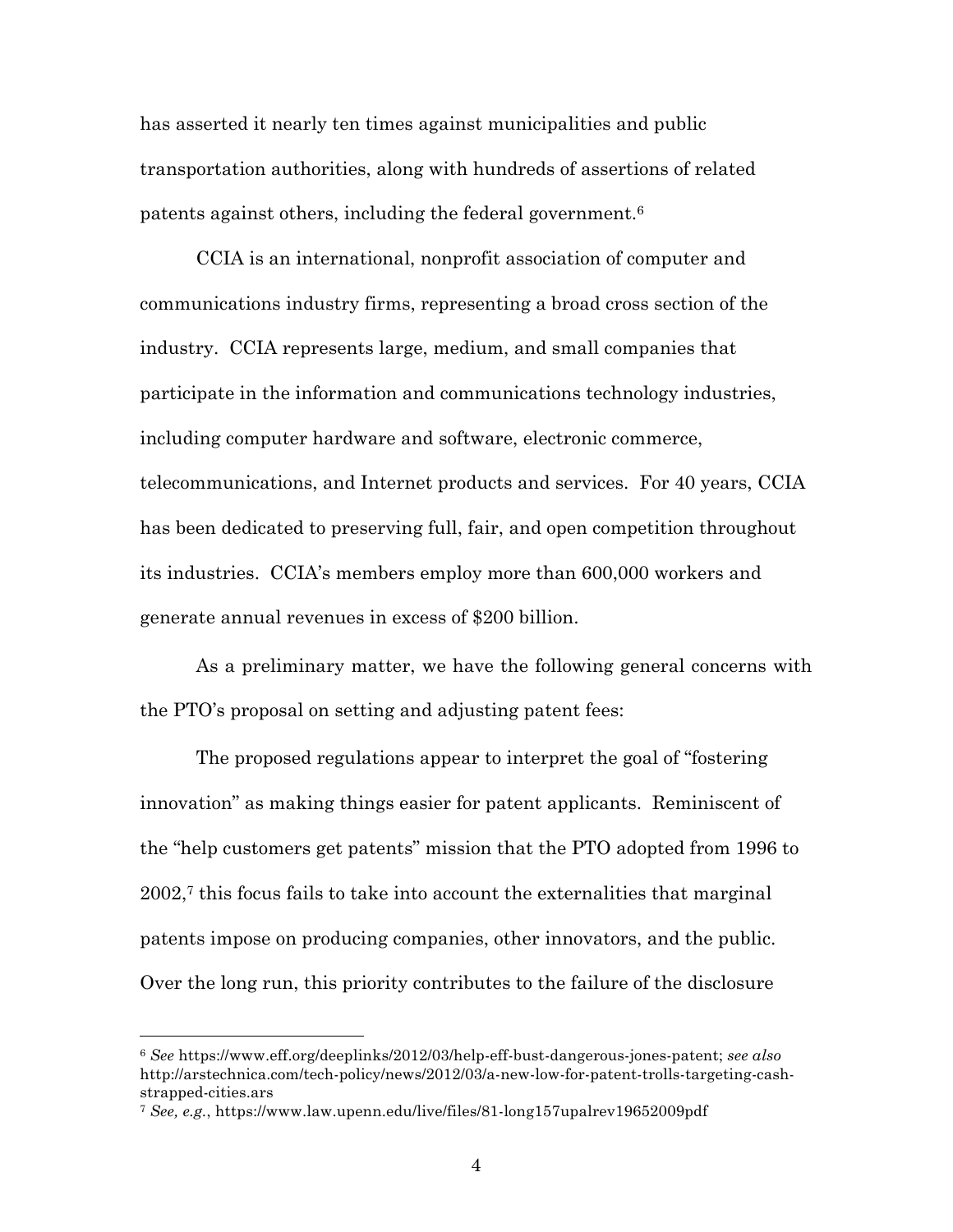function by lowering the quality of patents and the perception that they provide useful information. *See, e.g.*, Federal Trade Commission, *The Evolving IP Marketplace: Aligning Patent Notice and Remedies with* 

*Competition*, at 80, (Mar. 2011)<sup>8</sup> ("the notice function 'is not well served at all'"), 83 (noting a "fundamentally poor fit" between claim language and ITrelated patents). Marginal patents create notice externalities. *See generally,* Peter Menell and Michael Meurer, *Notice Failure and Notice Externalities*.9

The proposed regulations assume that the costs of reexamination and the various forms of review should be borne by the challenger, even when the patent is shown to be invalid. In effect, the proposed fee structure subsidizes the prosecution of invalid patents, while imposing costs on those that would restore the norm of free competition.

Furthermore, there is a well-known free rider problem in invalidating patents. Not only does the world benefit from the elimination of invalid patents, but the challenger's business competitors may benefit disproportionately when they have similar products, for example if the patent reads on an industry standard that many companies use. The challenger thus pays full price for performing a public service to remedy a problem created by the patent applicant and the PTO.

While it would be possible to reimburse a successful challenger from

<sup>8</sup> Available at: http://www.ftc.gov/os/2011/03/110307patentreport.pdf. *See also FTC Report Recommends Improvements in Patent System to Promote Innovation and Benefit Consumers*, Federal Trade Commission (Mar. 7, 2011), http://www.ftc.gov/opa/2011/03/patentreport.shtm <sup>9</sup> Available at: http://papers.ssrn.com/sol3/papers.cfm?abstract\_id=1973171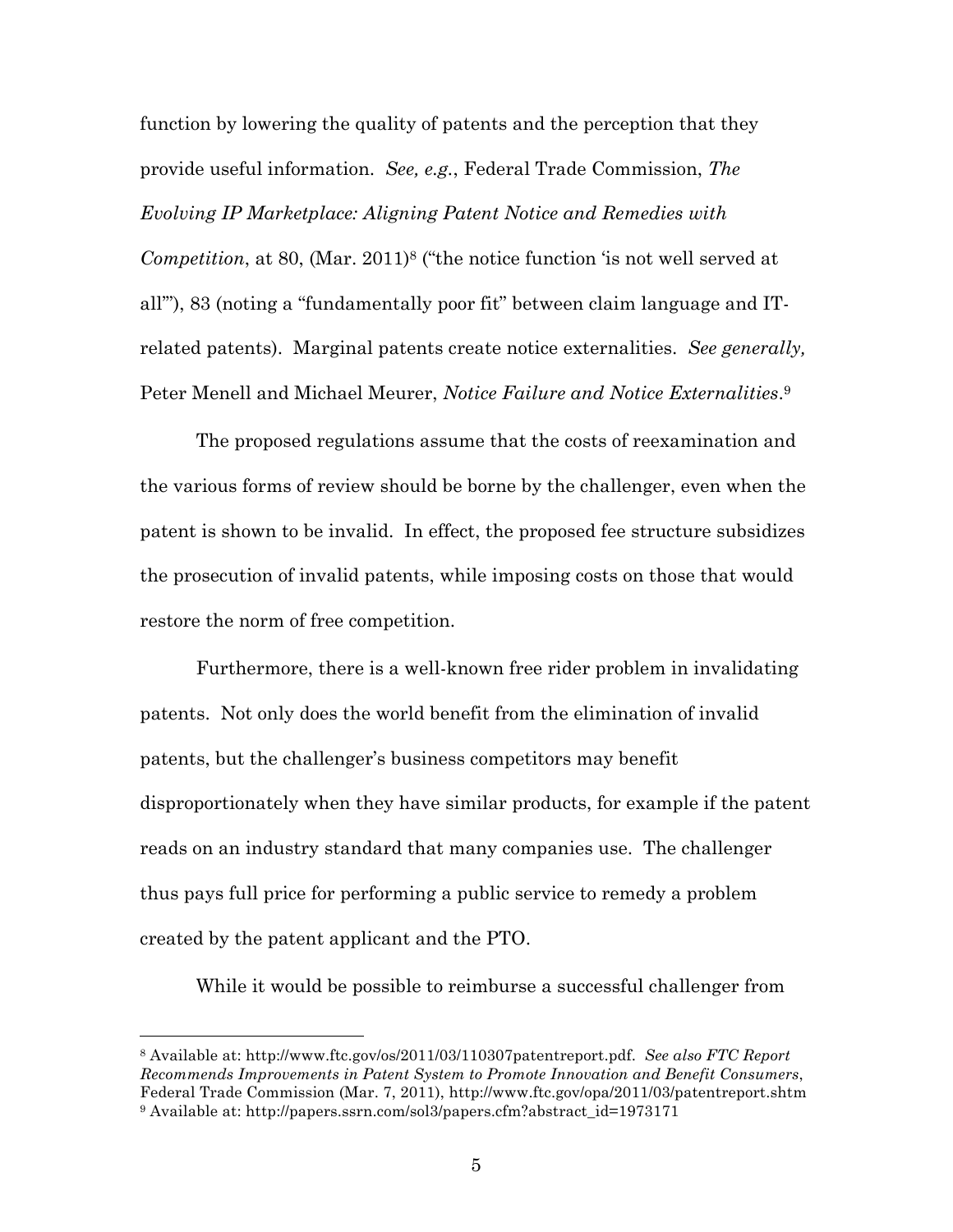the excess revenues provided by maintenance fees, a better alternative would be to require the patent owner to either abandon the patent or commit to reimbursing a successful challenger.

The subsidy structure provided by Congress is clear enough. It is keyed to size—the resources available to the entity. It should be symmetrical given the high costs of innovation and navigating the patent system, especially since innocent infringers are usually innovators as well. As Professor Colleen Chien's work shows, startups and other small entities are frequently victims of patent predators because they simply cannot afford to fight back.10 Without an adequate subsidy on the defense side, their access to the patent system is unfairly limited. As it is, small patent plaintiffs benefit from the availability of legal representation on a contingency basis while small defendants have no such help.

In cases where a slight subsidy is provided, such as for those initiating a review, the proposed schedule makes no attempt to quantify the effects. However, this can be done by acknowledging the intent of Congress to provide alternatives to costly litigation. The review processes do not just save the petitioner the costs of litigation, they also save the patent owner similar costs even if it loses. The latest AIPLA survey shows average costs per side in patent litigation to be \$916,000 when the amount in controversy is less than \$1 million. AIPLA, Report of the Economy Survey 2011 at I-153.

<sup>10</sup> *See generally*, Colleen Chien, *Startups and Patent Trolls*, available at http://papers.ssrn.com/sol3/papers.cfm?abstract\_id=2146251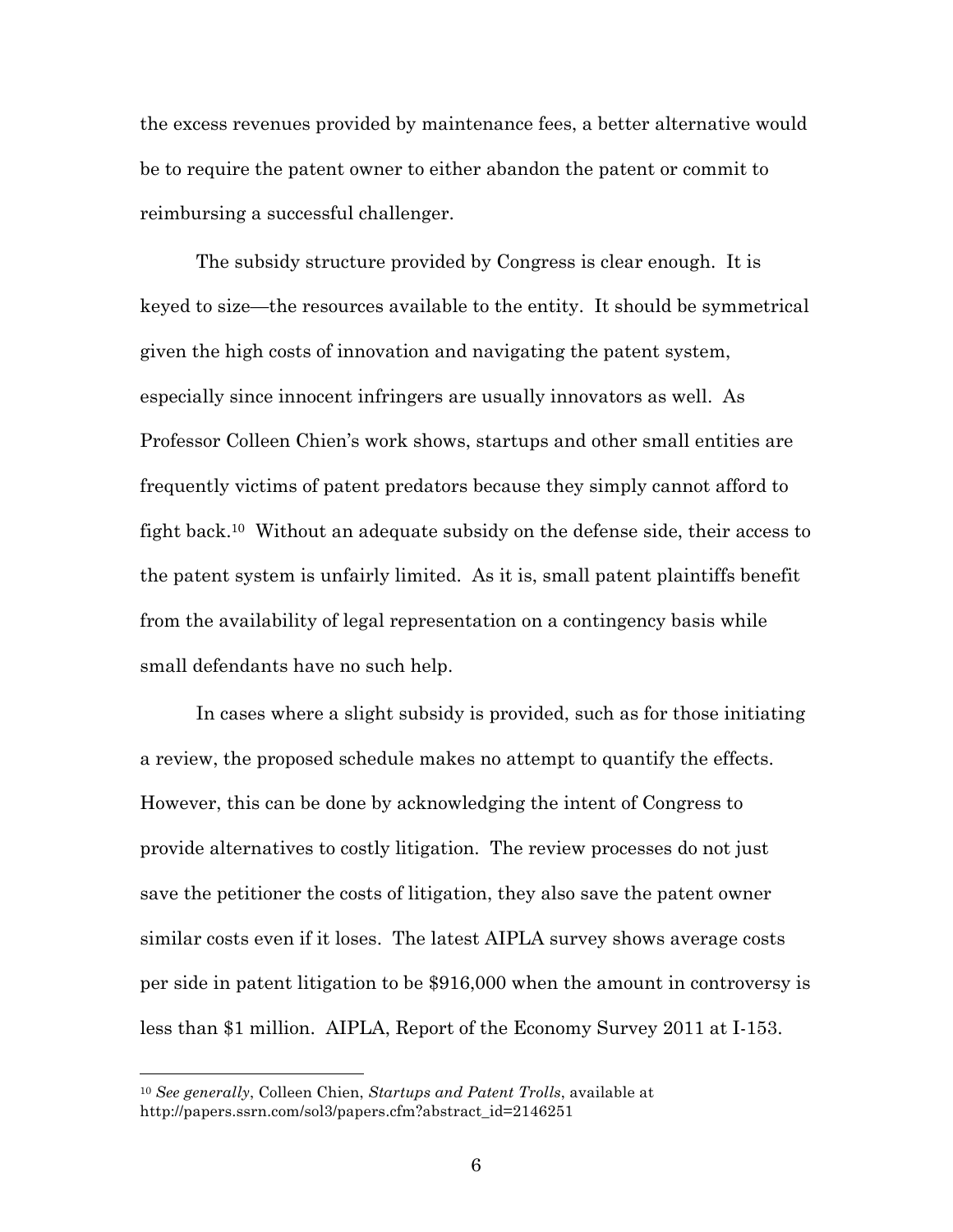And the more than \$1.8 million that the two parties spend does not reflect the costs of the judge and judicial infrastructure—or the time of jury members away from their employment. Should taxpayers subsidize conflicts generated within the patent system that the patent system can shoulder?

The way to handle this is not to confuse fostering patents with vague claims of fostering innovation but to ensure that patent applicants undertake due diligence for the technology they claim to have invented—and not simply kick the can down the road by expecting the PTO and challengers to foot the bill. Instead, fee schedules should create the right incentives consistent with the AIA's parameters that limit the PTO to recovering its costs of operation.

Despite these overarching policy concerns, EFF and CCIA applaud the PTO's efforts to reduce certain fees, particularly those applicable to thirdparty participation, such as *ex parte* reexaminations for small businesses and Micro Entities. As the PTO is well aware, the reexamination proceeding is a helpful and necessary check on the patent process. First, given the volume of patents that the PTO issues, it is virtually inevitable that some will be improvidently granted. Second, it allows for third-party involvement for those who often do not find themselves before the Office as applicants, but whose day-to-day activities may depend, in certain circumstances, on being able to make requests for reexamination of overbroad and improvidently granted patents, especially those that are used offensively. For those third parties in particular, an efficient and affordable reexamination process is

7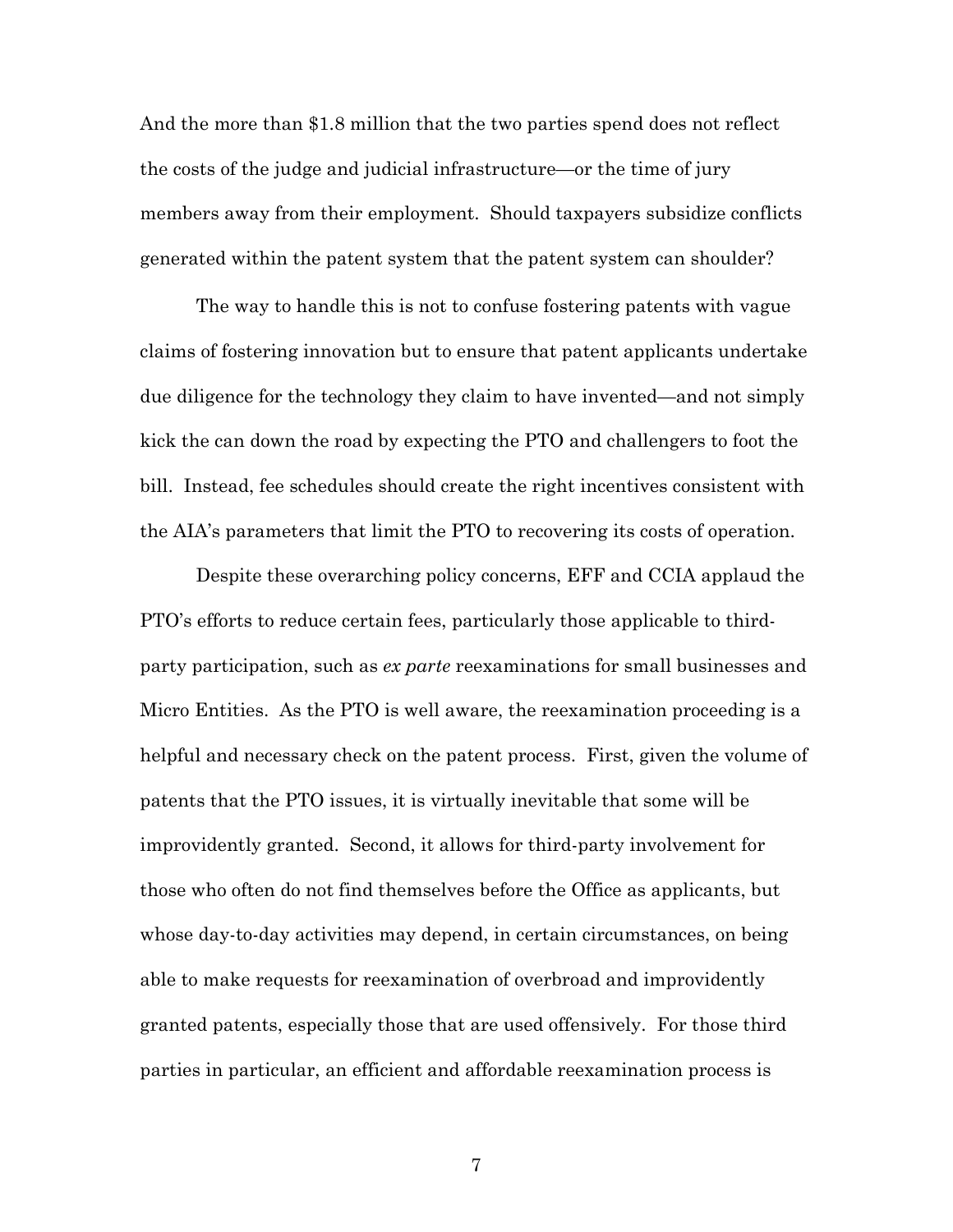necessary to incentivize participation and to minimize associated costs for those with fewer resources. Third, the reexamination process may provide a public forum in which relevant prior art is collected and made accessible to parties who may lack the resources to gather such information and would otherwise be unable to challenge patents asserted against them.

For third parties, and particularly those with limited resources, it is essential that reexaminations be both efficient and affordable. Congress itself has stressed that the reexamination procedure was intended to meet the need for "a useful and necessary alternative for challengers and for patent owners to test the validity of [a] patent in an *efficient and relatively inexpensive* manner." H.R. Rep. No. 96-1307, pt.1, at 4 reprinted in 1980 U.S.C.C.A.N. 6460, 6463 (emphasis added).

While the proposed rules lower reexamination fees for certain small businesses and Micro Entities, EFF and CCIA are particularly concerned that the proposed new fees will create a disincentive for some third parties, like public interest groups, to participate in important opportunites to challenge patents.11 Specifically, we are concerned about the lack of Small Entity and Micro Entity proposed fees surrounding *inter partes*  reexaminations (Table 21), post grant review (Table 24), and covered business method patent review (Table 23). Even if these reviews are considered "trial services" and thus are not goverened by section 10(b) of the

<sup>11</sup> While the \$7,500 in Table 16 is significantly lower than the originally proposed \$17,750, the \$7,500 figure will still pose a significant hurdle for certain public interest groups.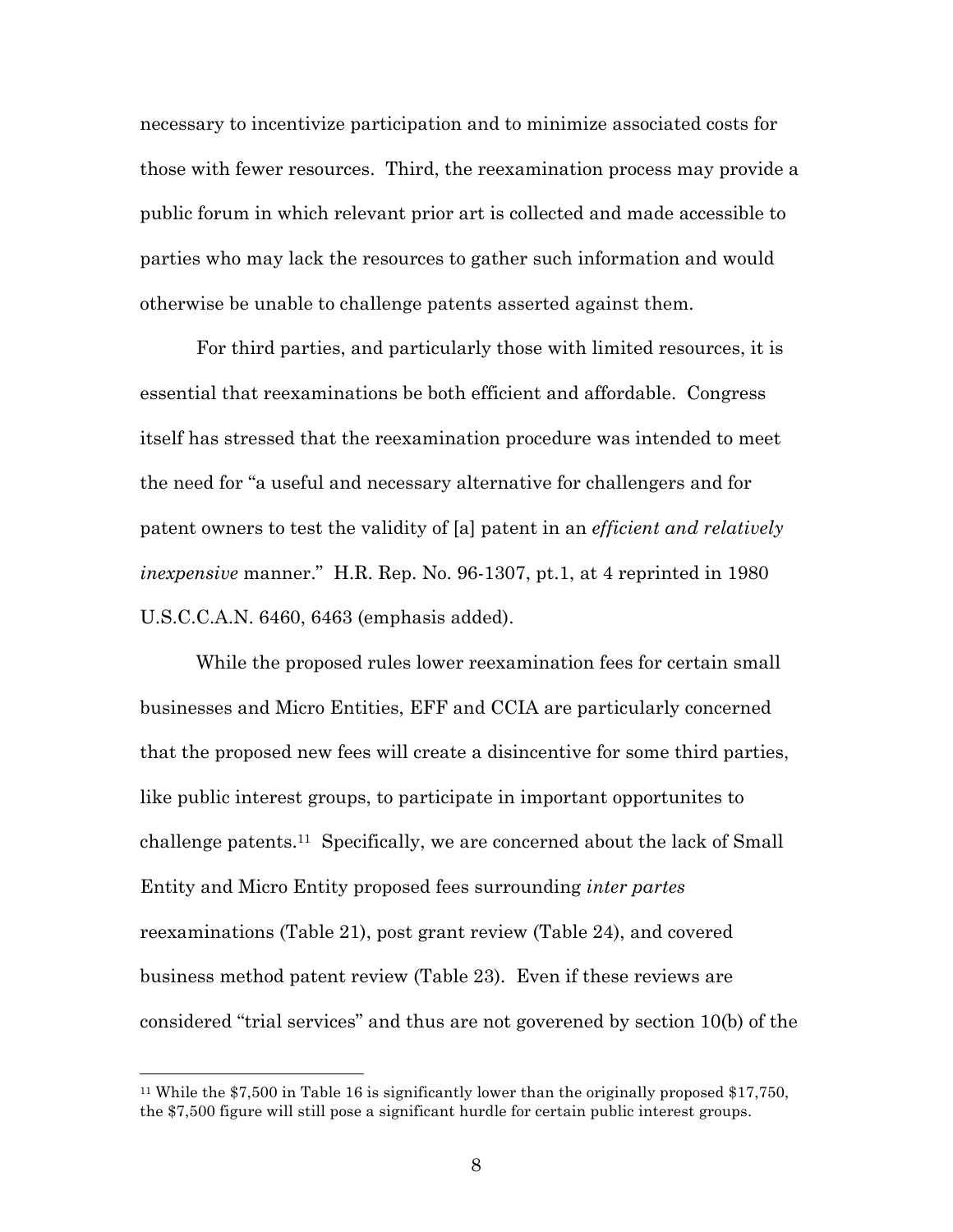America Invents Act, the Office should nonetheless extend Small and Micro Entity status discounts to these services—which are inherently part of the examination process—to create incentives for third-party participation, particularly from stakeholders such as EFF and CCIA.

The invalidation of wrongly awarded patents is a public good that benefits everybody. Public interest groups are often uniquely well situated to challenge patents, particularly when individuals and small businesses are targeted by those patents. For instance, recent events underscore the risk that patent plaintiffs will indeed threaten—and in some instances, actually sue—downstream individual users of a technology, and those users often lack indemnification. Case in point: just over a year ago Lodsys, LLC, sued eleven defendants for infringement in the Eastern District of Texas. *Lodsys, LLC v. Combay, Inc.*, No. 2:11-cv-00272 (E.D. Tex. filed May 31, 2011). Those defendants—each of which developed applications in Apple's iPhone and Google's Android operating systems—allegedly infringe patents for inapplication purchases and upgrades. Notably, Apple and Google provided the technology to each of the defendants and mandated its use in developing applications for their products. Apple and Google have taken licenses from Lodsys,<sup>12</sup> leaving them immune from suit, but those licenses do not apply to

<sup>12</sup>*See, e.g.*, Lodsys, LLC (May 15, 2011), http://www.lodsys.com/1/post/2011/05/q-lodsys-istrying-to-force-apple-to-take-a-license-by-pressuring-ios-developers.html; Lodsys, LLC (May 15, 2011), http://www.lodsys.com/1/post/2011/05/q-what-about-other-operating-systems-suchas-android.html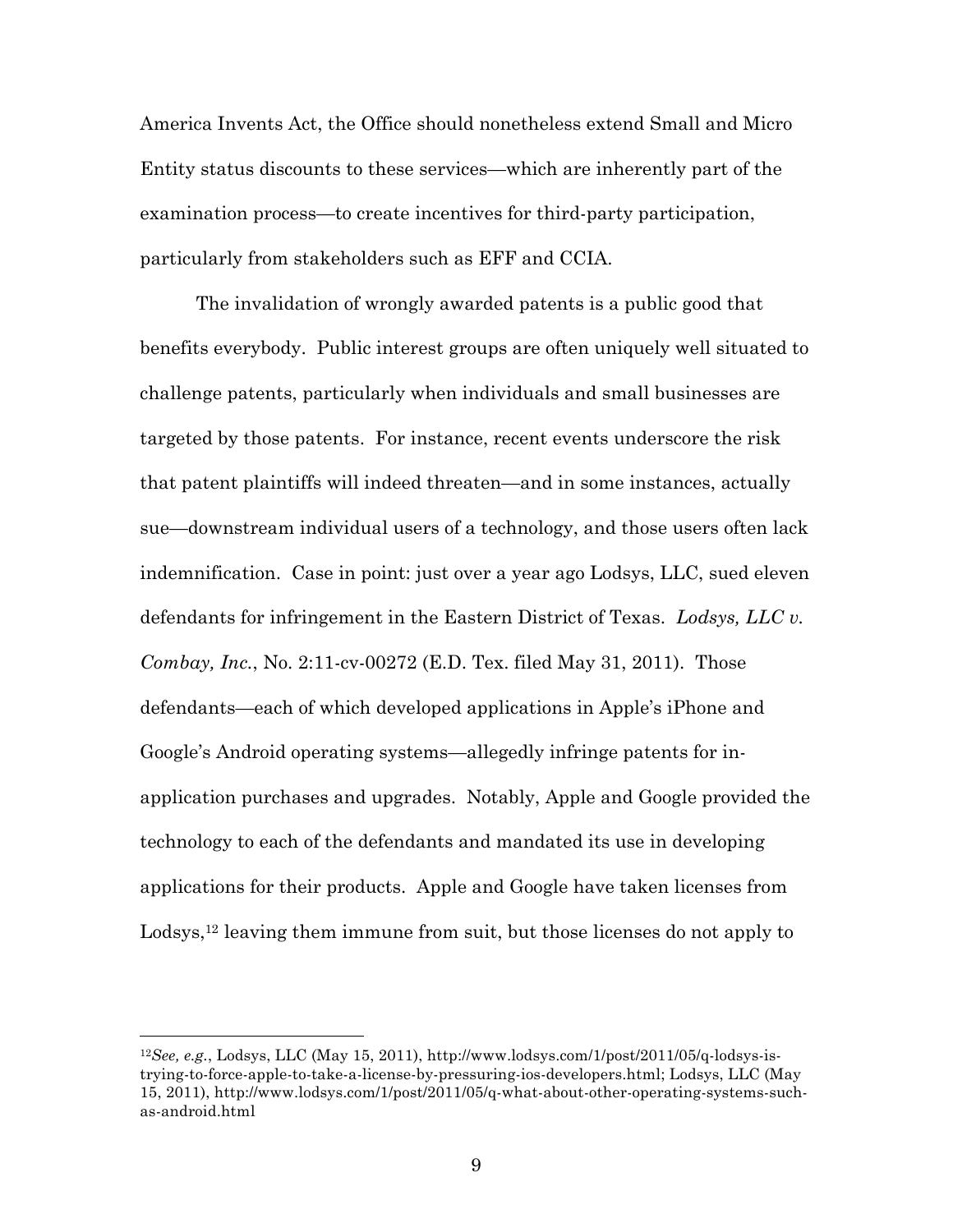the developers, and Apple and Google have chosen not to indemnify them.13 So the developers—using technology they are required to use by others and, in many cases, lacking the means to defend themselves—now face expensive litigation they could not possible have anticipated for using technology provided by third parties.

In this case, Google filed a request for reexamination of Lodsys' patents.14 But that will not always be the case. Unfortunately, actors like Lodsys—those who target small companies and even individuals—are becoming more and more common. *See* Colleen Chien, *Startups and Patent Trolls*, *supra,* n.9. Oftentimes, as with the many patents EFF has challenged as part of its Patent Busting Project, for instance, public interest groups are best positioned to mount a challenge against patents asserted by such entities. We believe these actions add substantial value.

Poor patent quality imposes substantial social costs. Those costs are reflected in the price of goods covered, or allegedly covered, by improvidently granted patent claims. They are also reflected in the high costs associated with litigation and unnecessary licensing fees, which serve as an unjustified tax on consumers. As the Supreme Court recently noted in its ruling in *Mayo v. Prometheus,* an improvidently granted patent may "tend to impede innovation more than it would tend to promote it." *Mayo Collaborative Servs.* 

<sup>13</sup> *See, e.g.*, Lodsys, LLC (May 15, 2011), http://www.lodsys.com/1/post/2011/05/q-i-developedon-apple-ios-or-other-platform-why-isnt-apple-or-other-os-vendor-responsible-or-taking-careof-this-issue.html

<sup>14</sup> *See, e.g.*, http://www.wired.com/gadgetlab/2011/08/google-android-lodsys-patent/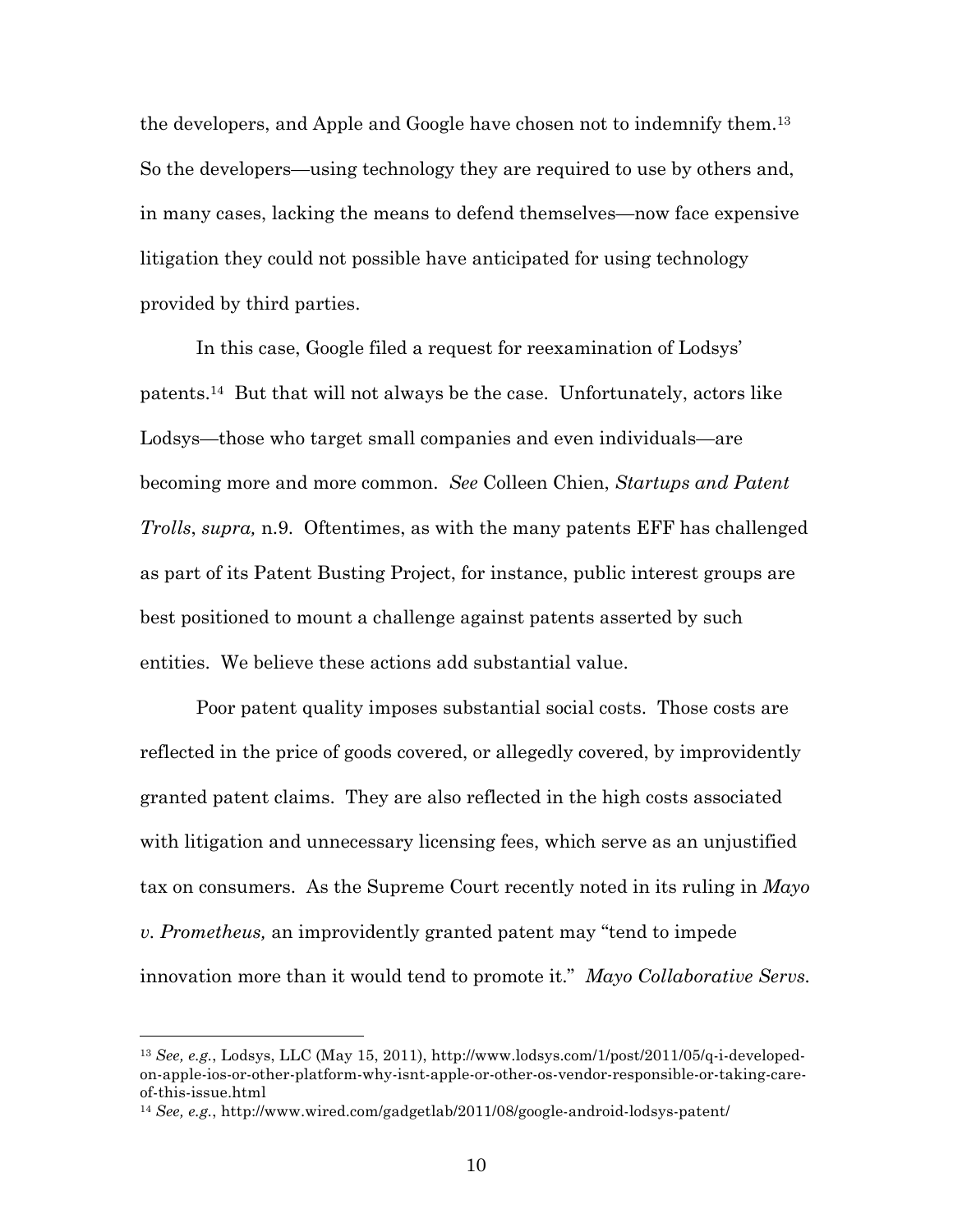*v. Prometheus Labs., Inc.*, 132 S. Ct. 1289 (2012). This runs counter to the PTO's stated goal of fostering innovation.

EFF and CCIA are aware of the financial strain facing the PTO, but a drastic increase in reexamination fees facing stakeholders and specifically not-for-profit public interest groups is not the way to make up the shortfall. Even the proposed Small Entity fee of \$7,500 provides quite a hurdle for many non-profit organizations. At a minimum, the PTO must ensure that any fee adjustment does not render the reexamination process unavailable to entities with legitimate concerns but limited resources.

Thus, we urge the PTO to reconsider the proposed fee increase. We urge the Office to extend the regime it proposes for those who qualify for Micro Entity status (or, at least Small Entity status) explicitly to not-forprofit organizations for the purpose of *ex parte* reexamination filing fees. In addition, we urge the PTO to reconsider its decision to not include a Small Entity or Micro Entity (or another similar not-for-profit) exemption to the proposed fees for post grant review or covered business method patent review as well as the fees associated with *inter partes* reexaminations. As they currently stand, for the same reasons stated above, those fees may pose an insurmountable challenge to potential third-party challengers, running counter to the PTO's stated priority15 to increase third-party participation in the patent process and to foster innovation.

<sup>15</sup> *See* Request for Information, 76 Fed. Reg. 15,892 (Mar. 22, 2011) ("How can the [Patent and Trademark] Office best encourage public participation in its rule making process? How